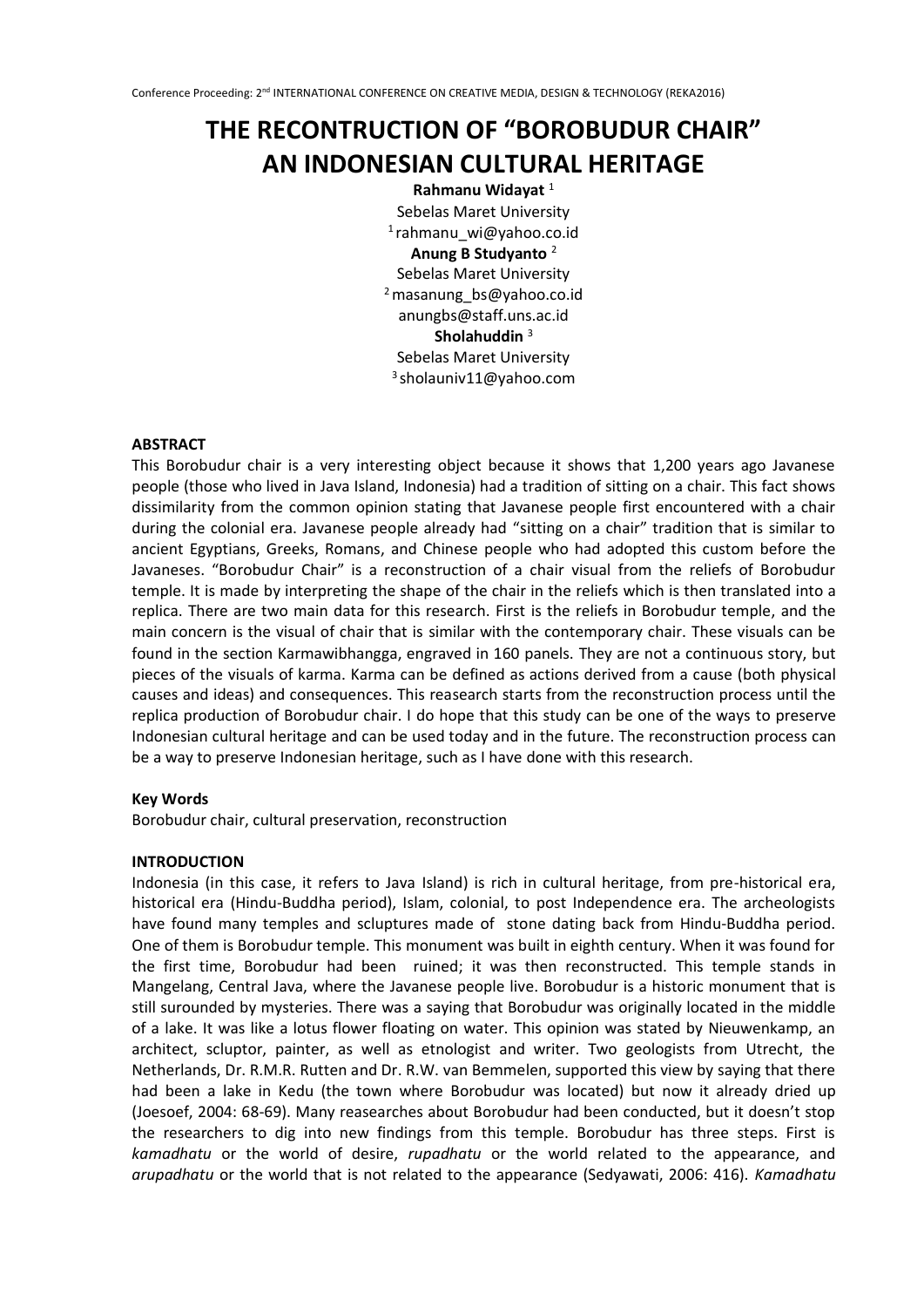Conference Proceeding: 2<sup>nd</sup> INTERNATIONAL CONFERENCE ON CREATIVE MEDIA, DESIGN & TECHNOLOGY (REKA2016)

consists of 160 *karmavibangga* reliefs that tell about karma. It was covered with stones but there are some visible parts located in the south-east part of the temple. *Rupadhatu,* which consists of 120 *lalitavistara* reliefs, are parts of the steps in which we can see several stories. First is the story of Sidharta Buddha Gautama, the birth of *Jatakamala*, and the heroic story of *Avadana*, displayed in 720 panels. Then there is a story of *Gandavyuha*, that tells about a journey of Bodhisattva in searching for wisdom in 420 reliefs. The last is *Arupadhatu* in 72 stupas and a grand stupa (Mudhiuddin, 2009: 62-66). According to Soekmono, as cited by Daoed Joesoef, Borobudur has 1,460 reliefs (Joeseof, 2004: 100). The reliefs in Borobudur are not only about the life of some human figures but**,** based on the visual in the relief**,** they also show animals, plants, vehicles, costumes, palaces, and houses. It is interesting to look at the behaviour pattern in the relief like the way of sitting in that era. It is related to the sitting of Javanese people today called *lèsèhan,* that has been inherited for many generations. *Lèsèhan* is sitting on the floor with or without any pad like floor mat. This way of sitting has many variations, like *sila*, *sila panggung*, *sila tumpang*, *jègang*, and *jèngkeng*. These patterns are engraved in the Borobudur reliefs. Beside *lèsèhan*, today there is also a style of sitting on a chair. According to Denys Lombard, sitting on a chair in Java was first introduced in early 20th century, during colonial period. Before that, Javanese people traditionally sat cross-legged (*bersila*) on the floor mat. When they finally sat on a chair, they had to adjust themself with the shape of the chair. However, they often did the old habbit. So when they put their shoes under the chair, they crossed their legs on the chair (1996: I/159). This statement by Lombard shows that the Javanese people *did* know the chair in the colonial period.

| <b>Style of sitting</b> | <b>Explanation</b>                                                                               | Images from the reliefs in<br><b>Borobudur temple</b> |
|-------------------------|--------------------------------------------------------------------------------------------------|-------------------------------------------------------|
| Sila                    | lèsèhan, the legs are bent inside                                                                |                                                       |
| Sila panggung           | lèsèhan with the knees up                                                                        |                                                       |
| Sila tumpang            | Lèsèhan with one leg put on the thigh of<br>another leg.                                         |                                                       |
| Jégang                  | lèsèhan with one leg is bent, put on the<br>floor and another leg is bent with its knee<br>is up |                                                       |

| Table 1. The style of sitting of Javanese people. It has existed since 8th century |  |  |  |
|------------------------------------------------------------------------------------|--|--|--|
|------------------------------------------------------------------------------------|--|--|--|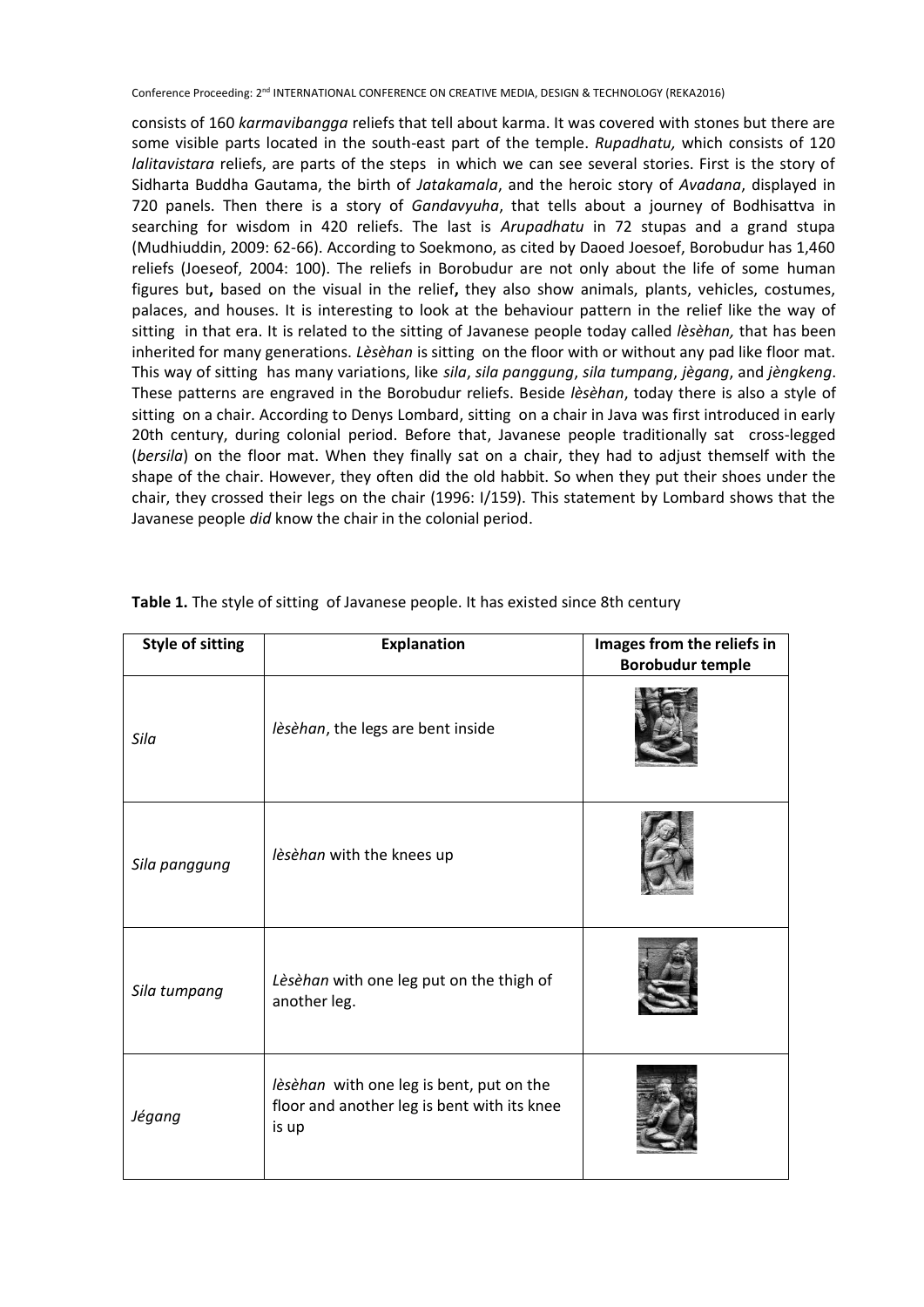| Jèngkèng                                                      | Lèsèhan, both of the legs are bent<br>sideways                                                                                                                        |  |
|---------------------------------------------------------------|-----------------------------------------------------------------------------------------------------------------------------------------------------------------------|--|
| Jégang with the<br>legs tied with a<br>cloth to the<br>waist. | A tradition of jégang, but the legs are tied<br>with a cloth, shown in the image aside. This<br>kind of sitting is no longer done by<br>contemporary Javanese people. |  |

When we look at the reliefs in Borobudur we find some visuals of chairs. It is pretty interesting because 1,200 years ago Javanese people had used chairs and had had a tradition of sitting on the chair; this is not compatible with Lombard's statement. However, Lombard was not particularly wrong because, based on that relief, the Javanese people sat in the way of *lèsèhan*. The chair was a great invention at that time in terms of sitting custom. Borobudur chair is a proof of Indonesian cultural heritage that must be preserved because it shows that Javanese civilization (Indonesian civilization) is equal to other civilizations whose history had been connected to chairs, like ancient Egyptians, Greeks, Romans and Chinese people. To preserve Borobudur chair, it is not enough to just collecting pictures, but also recreating the chair in order to know better, to reuse, and to make it the pride of Indonesian's young generation. The question now is: how to reconstruct Borobudur chair and how this recontruction can be acknowledged as a form of preserving Indonesian cultural heritage.

#### **LITERATURE REVIEWS**

This research is related to reconstruction. In this regard, the definition of reconstruction is connected to a concept of a place (a thing) that is very similar to the original condition, and the reconstruction is done by using a new stuff or old stuff (Sidharta and Budiharjo, 1989: 11). This idea is very compelling because we can use new materials. It means when this chair is reconstructed, interpretered from a relief in the temple, its material (wood) that is utilized can be replaced by the wood we find today. The shape is made as similar as possible to that of the relief. Regarding the source of this research, I need to define the chair itself. According to the dictionary, chair is a place to sit, with legs and back support (KBBI, 1996: 546). In connotative sense, it has many meanings. Culturally, it is an artifact, constructed by idea, sense and intention. In social context, a chair can show the social status of the owner. Politically, a chair is a symbol of power (Marizar, 2013: 57-58). For this study, the definition of the chair is related to the seat of the noblemen in that period. Borobudur chair needs to be preserved. It is necessary to elucidate the definition of preserving and using the cultural heritage. According to Timbul Haryono, there are some aspects that have to considered.

Actually, we can not separate preserving from using. Cultural heritage must be preserved in order to be used today and in the future. Why should we preserve it if we cannot use it? On the other hand, to make use something without preserving it will harm the heritage itself and, in the end, it can not be used (Haryono, 2015: 8)

It seems that we already finished preserving and utilizing Borobudur as a building. This monument had been reconstructed and conserved. The temple is now open for tourist attraction. However, actually it still has many benefits, taken from the relief and the building itself, like the chair. The problem is how to use the creation from this reconstruction.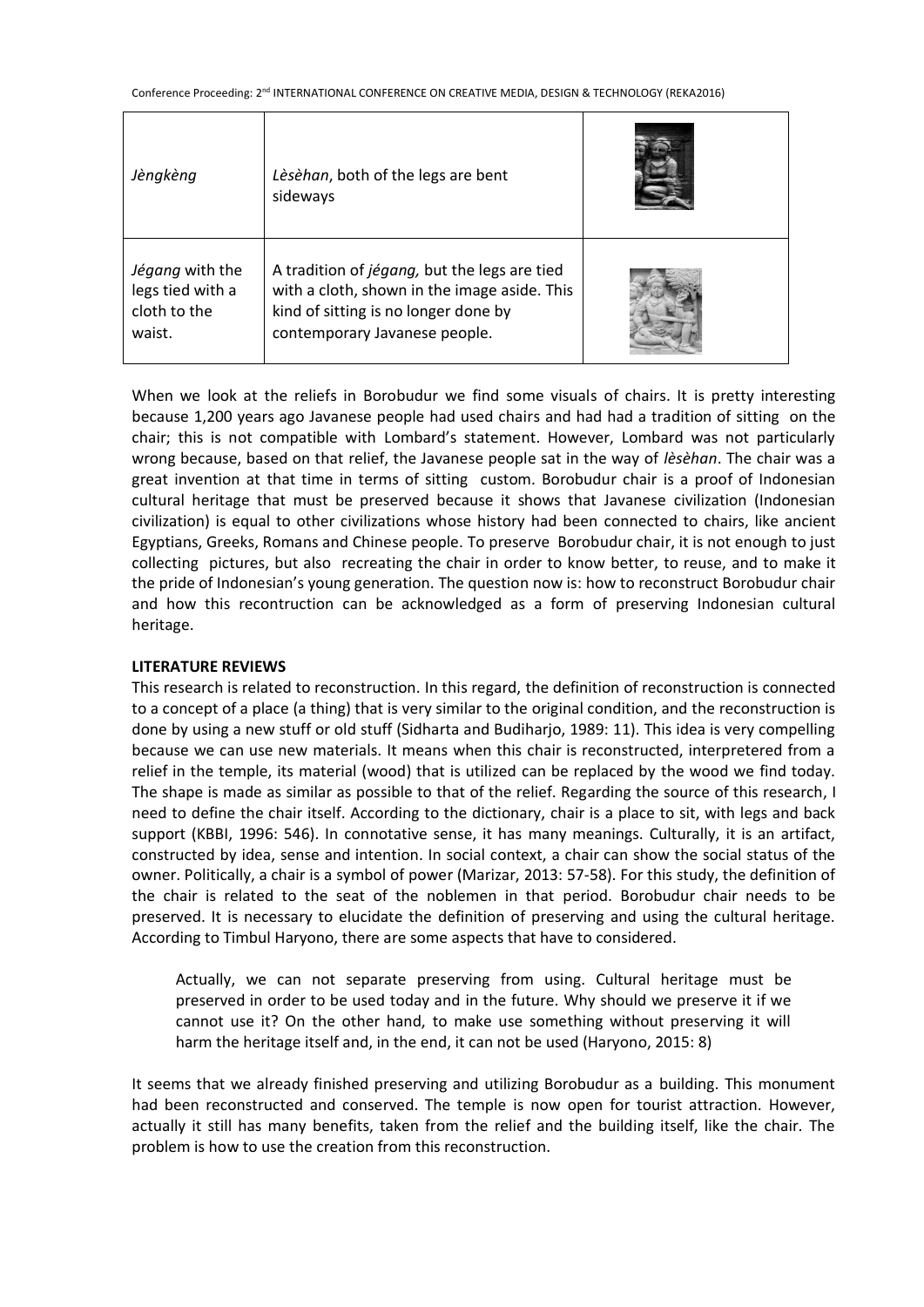Conference Proceeding: 2<sup>nd</sup> INTERNATIONAL CONFERENCE ON CREATIVE MEDIA, DESIGN & TECHNOLOGY (REKA2016)

Cultural heritage concerns with ideology, education, and economics. In the sphere of ideology, it is a national asset to be proud of. It can be used as a tool to unite a nation. In education, it is a media for knowledge and moral teaching. In economic sector, it is used as a tool to increase income (Haryono, 2015: 9). The replica of Borobudur chair can be a symbol of nation's pride because it shows the identity of its tradition (sitting on a chair). It also contains knowledge and norm in the context of sitting. In the sphere of education, it teaches the young people about the ancestors who already sat on a chair, unlike the common opinion stating that sitting on a chair is a part of colonial custom. The chair replica has an economic value because it can be developed. The reasearch team (the author of this paper) will do a reasearch in 2016 concerning the development of Borobudur chair's design. In fact, the replica of Borobudur chair can be used as an item to be shown in Borobudur temple. Visitors can see Borobudur chair in 3D, not in relief engraving (as seen in the pictures because the actual relief is covered by the base of the temple building). So, Borobudur chair replica can be used as an Indonesian cultural heritage because it has ideological, educational, and economic value.

#### **PROBLEM STATEMENTS**

This research is based on a study titled "Reconstruction of Borobudur Chair (To Support Creative Industry)" to get the data about the sorts of chair or sitting tools in the reliefs of Borobudur temple. First, the team made a design for the reconstruction of Borobudur chair. Then they made a replica of the chair and developed it to be used in the creative industry for economic purpose. It is hoped that this research can yield one of some methods to reconstruct the chairs from the reliefs in Borobudur and to make the replica of Borobudur chair. The result from this work can be used as a directive to conduct similar researches to be approved for intelectual copyrights (HKI). It can also be employed to improve science, technology, and the art that are related to chair. For the artisans of furniture and interior designers, this study is intended as a new way to extend the innovation of chair for commercial purpose.

#### **METHODOLOGY**

There are two main data for this research. First is the reliefs in Borobudur temple, and the main concern is the visual of chair that is similiar with the contemporary chair. These visuals can be found in the section Karmawibhangga, engraved in 160 panels. They are not a continuous story, but pieces of the visuals of karma. Karma can be defined as actions derived from a cause (both physical causes or ideas) and consequences. Karmawibhangga is one of Buddhist scriptures that examines the law of cause and consequences. Regarding the ability of Javanese people at that time, a guidance to make a relief had been interpreted to create a different perspective from the original parts in the scriptures. Although Karmawibhangga came from India, it had been altered and localized that the content of this book showed the life of Javanese people. That is why the visuals of humans, both physical and cultural, indicate the characteristics of Javanese people (Tim Penyusun, 2012: 18-20). According to this point of view, we can assume that the relief of the chair (Borobudur chair) can be interpreted as the chairs of the people at that period. The data of the relief are shown below:

1) The chair of noblemen for one person. It is displayed on the relief of Karmawibhangga O-75. It is interpreted as "Sitting on a chair, a nobleman is talking to people who are listening carefully." (Tim Penyusun, 2012: 67)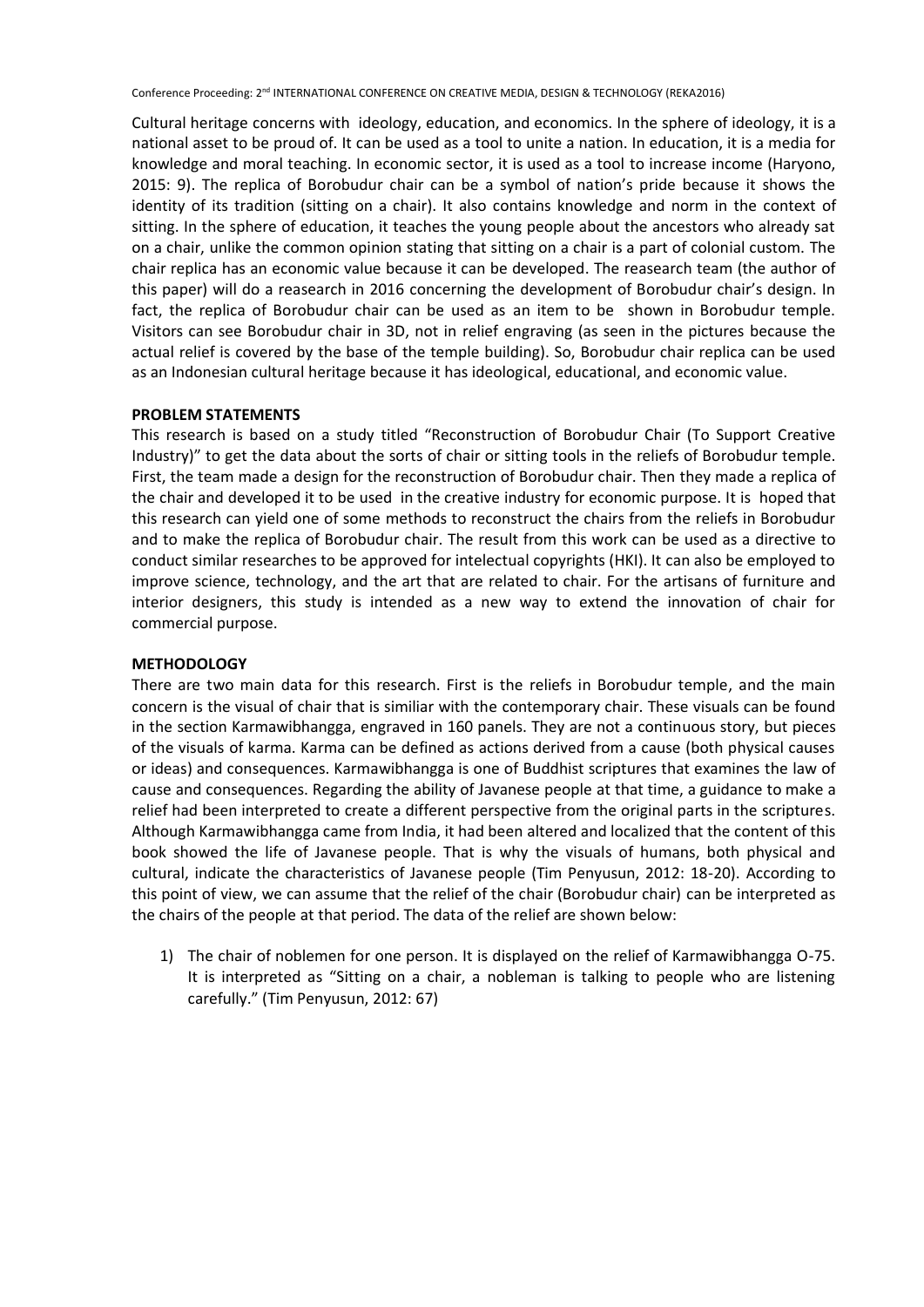Conference Proceeding: 2<sup>nd</sup> INTERNATIONAL CONFERENCE ON CREATIVE MEDIA, DESIGN & TECHNOLOGY (REKA2016)



**Picture 1.** The visual of a chair of noblemen, for one person. The style of sitting is *sila tumpang* (Picture from Tropenmuseum's pictures collection)

2) The seat of noblemen (long) for three to five persons with back support. It is displayed on Karmawibhangga relief O-125. The interpretation is: royal family as the ruling party in that time. (Tim Penyusun, 2012: 93).



**Picture 2.** The visual of the seat of noblemen for three to five persons. The style of sitting is varied, like *jégang* and *jèngkèng.* (Picture from Tropenmuseum's pictures collection)

The method used to reconstruct the Borobudur chair is interpretation approach. Since Borobudur is an historical object, it needs artifacts to be researched. They are all interpreted and sorted during the study of this project (Kaplan and Manners, 2000: 92). Interpretation here can be defined as revealing what is referred to in the text (Ahimsa-Putra, 2000: 403). Text in this research is the scluptures of the chairs on the reliefs, and what are referred to are related to these points:

- 1) Anthropometrical interpretation: a study of human's measurement to create ergonomical design for furniture. (Widayat, 2010: 3)
- 2) Ergonomical interpretation: a translation of the relation between human and the tools. For example, a chair is related to comfort, efficiency, and the ease to use, as well as safety (Widayat, 2010: 50).
- 3) Material, technical, and aesthetical interpretations: interpretations related to the design.
- 4) Historical/recontructional interpretation and cultural interpretation that are related to the tradition of sitting.
- 5) Historical interpretation as a way to study a tradition transmited among generations. (Sutrisno and Putranto, ed., 2005: 9)

# **RESULTS & DISCUSSION**

The process of reconstruction of Borobudur chair after the interpreation of chair's relief (text) and the reference are anthropometry, ergonomy, design and historical interpretation that are translated into a perspective sketch (3D skecth). Based on those results, I made an outline. It includes the image from the front side, image from above, image from both sides, the pieces of the image with scale 1:5,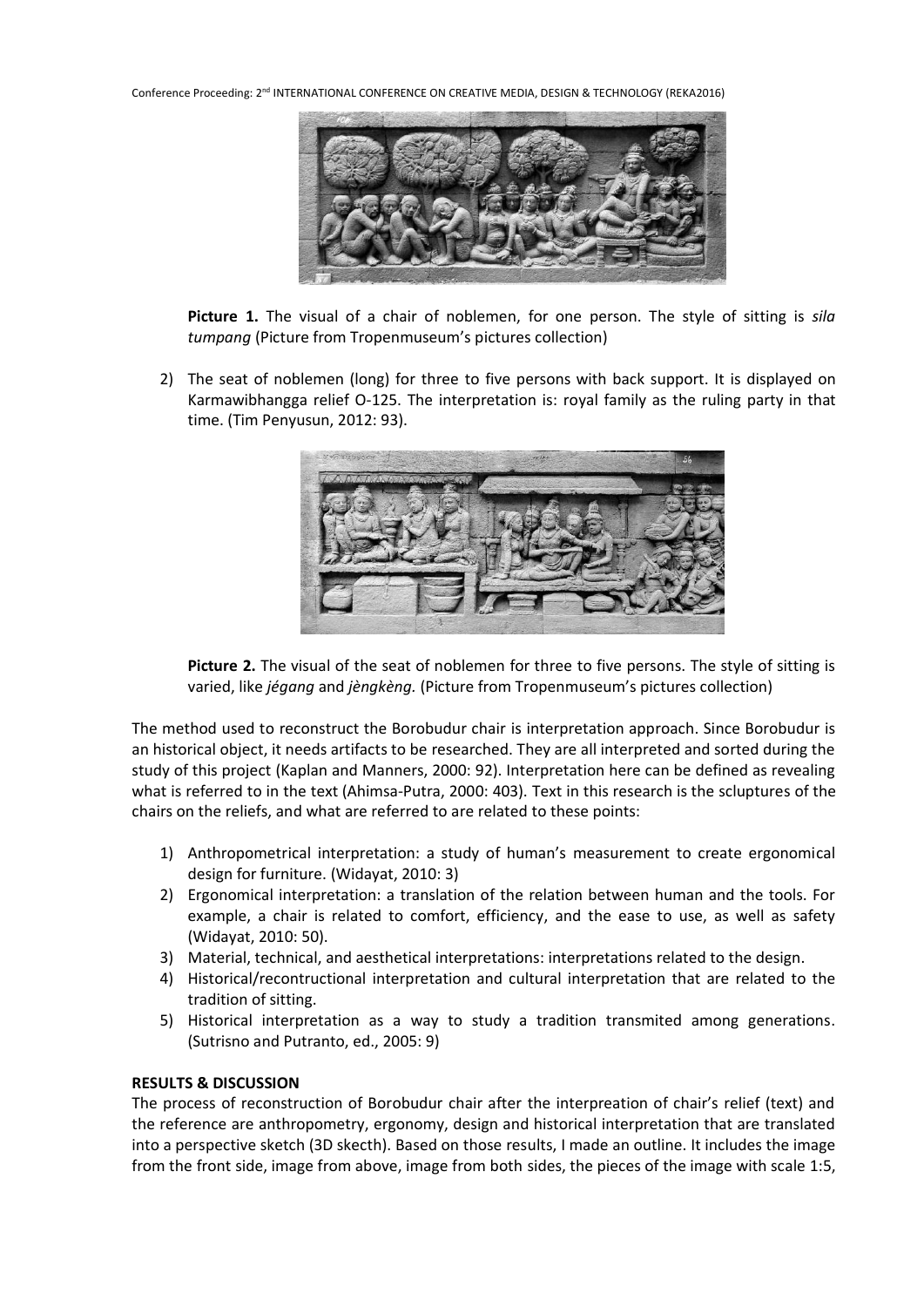Conference Proceeding: 2nd INTERNATIONAL CONFERENCE ON CREATIVE MEDIA, DESIGN & TECHNOLOGY (REKA2016)

and detail image with scale 1:2. The outline is equipped with material, measurement interpretation and the finishing. It also has engraving details. From then on, this outline is sent to an artisan to make the mock-up.



**Picture 3.** This is the reconstruction process of Borobudur chair from the relief "a chair for one person." The chair is translated into perspective sketch, then it is actualized as a replica of Borobudur chair. (Source: Tropenmuseum's pictures collection. Sketch and the visual chair are made by the researcher, 2015)



**Picture 4.** This is the reconstruction process of Borobudur chair of the seat for three to five persons. The chair is translated into perspective sketch. Then it is actualized as a replica of Borobudur chair for three persons. (Source: Tropenmuseum's pictures collection. Sketch and the visual chair are made by the researcher, 2015)

In transforming this Borobudur chair from relief (2D) to 3D, I found some obstacles. These difficulties and their solutions are explained below.

1) The size of the chair. I don't find any directive for the size of the chair. So, I created a particular standard based on the measurement of human's body at that time. It is estimated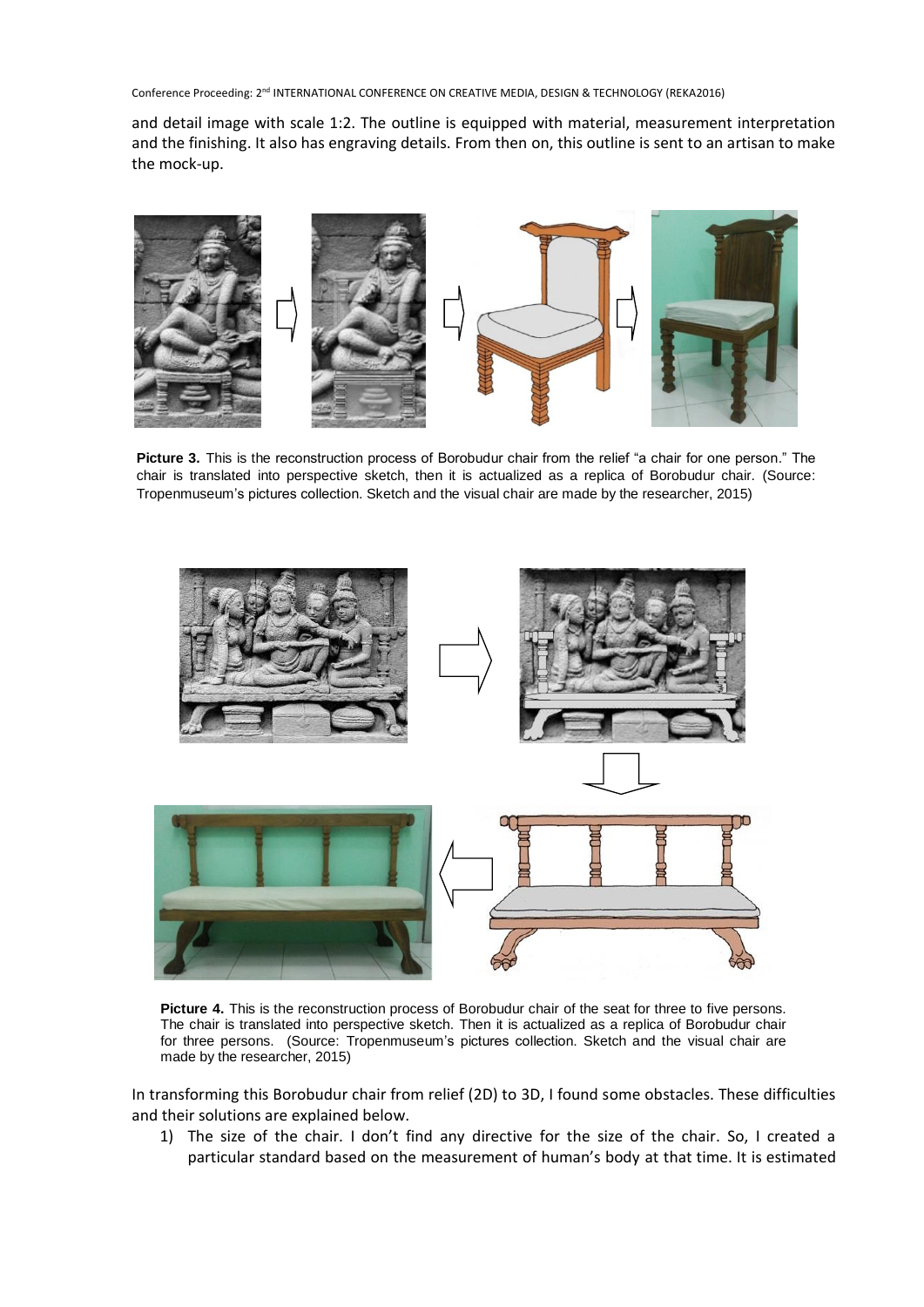that most of the people were 163 cm tall. This is a percept for the size of the chair that were engraved on the relief.

- 2) The ergonomical purpose of the chair. First is to compare the Borobudur chair with the size of contemporary chair. Then the Borobudur chair was seated with sitting style of the period in the relief to create a comfortable chair. According to this data, *lèsèhan* is an important sitting style.
- 3) The wood for the chair is unidentified. Teak is used for the reconstruction of the chair. The uphostery of the cushion is made from silk because, based on the interpretation process, this chair was for the noblemen. The material for the filling is cotton. This was a natural material for the filling of mattress before we knew foam. To make a similar construction for the chair, I used bamboo instead of iron nails. Then the parts of the chair are connected to make 90 degrees angle and peg as well as *purus*. The surface of the chair is soft without any finishing.
- 4) To determine the lengt and wide of the seat, it is important to identify the sitting style of the noblemen, like *sila, jinggang* and *jèngkèng*.
- 5) The big question is: why Javanese people are considered to know chair in early 20th century, while the chair on the relief of Borobudur was made in 8th century? In 12th century, during the heyday of Kediri Empire in the region that we know today as East Java, there had been houses with wooden long chair using soft surface (Sedyawati, 2006: 358). This shows that there is a missing link in transmitting the tradition of sitting on a chair. Concerning this, Borobudur chair serves as the connection of this missing link.

## **CONCLUSION**

The Borobudur chair is reconstructed with interpretation approach based on the relief of Borobudur temple. We employ anthropometrical, ergonomical, design, and historical interpretation to create the concept of Borobudur chair. After that, we draw perspective sketch, and then the mock-up or the replica of the chair. For its ideological, educational and economic value, the making of this chair can be one of some ways to preserve Indonesian cultural heritage. Beside this chair there are many reliefs in Borobudur that need to be reconstructed and made as replicas, such as vehicles, houses, household tools, costumes, etc. The reconstruction process can be a way to preserve Indonesian heritage, such as I have done with this research.

#### **REFERENCES**

- Ahimsa-Putra, Heddy Shri, (2000), "Wacana Seni dalam Antropologi Budaya."dalam *Ketika Orang Jawa Nyeni*. Yogyakarta: Yayasan Galang.
- Haryono, Timbul, (2015), *Perguruan Tinggi dan Perlindungan Heritages*. Artikel dalam rangka Seminar Nasional "Kontribusi Perguruan Tinggi dalam Perlindungan Aset Warisan Nasional Bangsa", 27 Mei 2015. Surakarta: Fakultas Ilmu Budaya Universitas Sebelas Maret.

Joesoef, Daoed, (2004), *Borobudur*. Jakarta: Buku Kompas.

- Kaplan, David dan Manners, Albert A. 2000. *Teori Budaya. Penerjemah Landung Simatupang*. Yogyakarta: Pustaka Pelajar.
- Lombard, Denys, (1996), *Nusa Jawa: Silang Budaya Kajian Sejarah Terpadu, Bagian I Batas-Batas Pembaratan*. Jakarta: PT Gramedia Pustaka Utama.

Marizar, Eddy Supriyatna, 2013. *Kursi Kekuasaan Jawa*. Yogyakarta: Narasi.

Mudhiuddin. Andi M., (2009), *Borobudur-Prambanan dan Candi lainnya*. Yogyakarta: Kreasi Wacana.